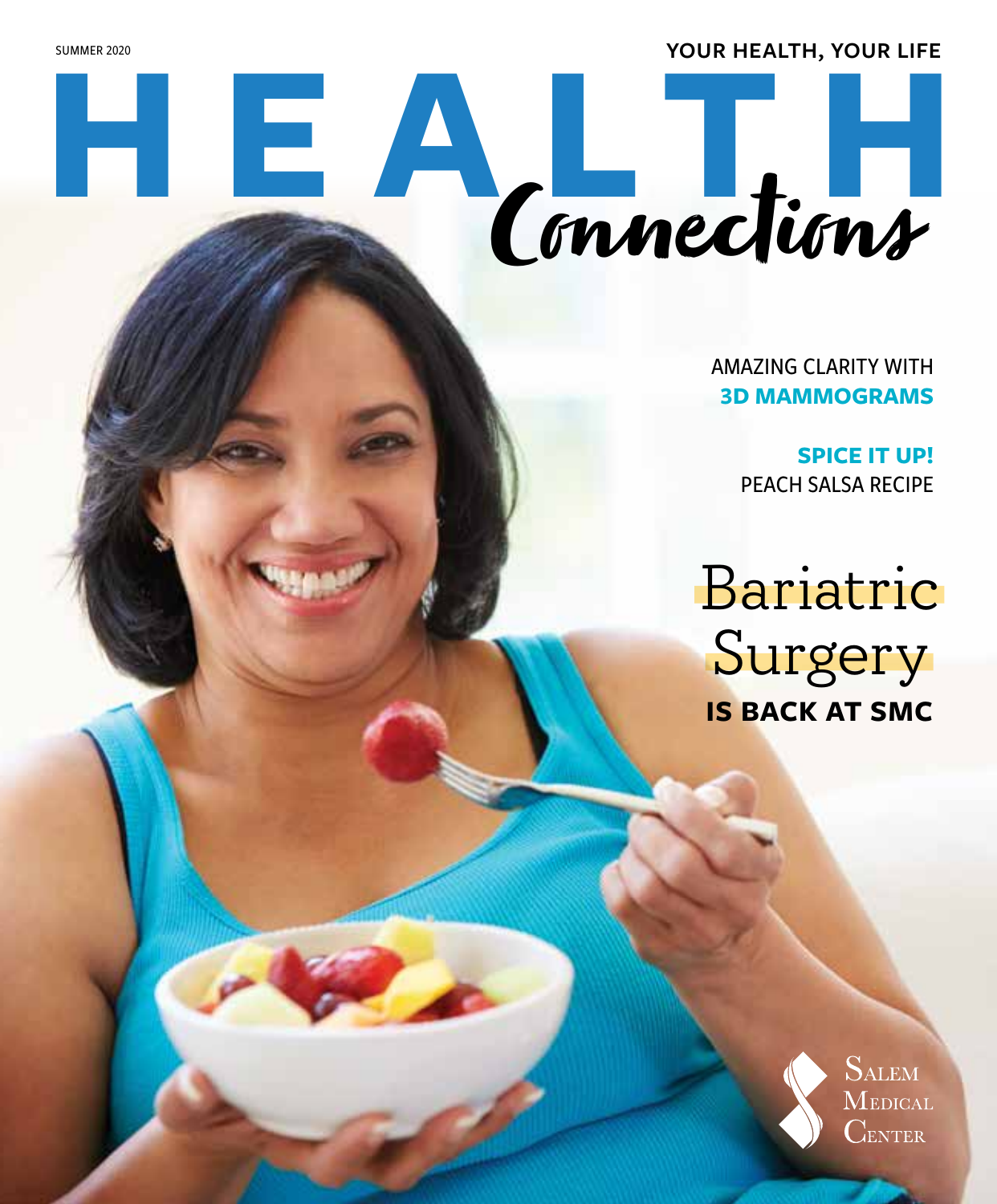#### IN THIS ISSUE

- **4** 3D Mammography: Amazing Clarity
- **5** Hope and Healing
- **6** Lose to Win: The Benefits of Bariatric Surgery
- **8** Take Charge of Your Health
- **10** Enjoy a Cup of Coffee The Time Is Now
- **11** 5 Heart-Smart Summer Strategies Spice It Up! Peach Salsa Recipe

#### FOCUS ON RECOVERY

can receive treatment and move **Read more about the**  *Health Connections***.**

### **To Our Readers**



**Welcome to** *Health Connections*! We are excited to bring you this community magazine three times a year. Within its pages, you'll receive information about our services and our healthcare providers, along with general health and wellness articles. We look forward to engaging with you as a community member and a partner in improving healthcare in Salem County and the surrounding areas.

. . . . . . . . . . . .

\*\*\*\*\*\*\*\*\*\*\*\*\*\*\*\*\*\*\*

I want to take this opportunity on behalf of everyone at Salem Medical Center to thank our community (and beyond) for the

overwhelming support during the COVID-19 crisis. Your donations of personal protective equipment and food touched our hearts deeply. Also, we are forever grateful for the military medical personnel whose presence and expertise added an extra layer of support at a critical moment. Fortunately, prepared as we were, our community did not see the anticipated surge in COVID-19 patients. DR. TAMMY TORRES, CEO

We are very optimistic about our future. Since starting a new chapter on Feb. 1, 2019, there has been much progress in bringing the community a revitalized and re-energized hospital. One of the most important aspects of the new Salem Medical Center is a return to our roots as a nonprofit. In a very real sense, SMC is owned by the community and functions as a stand-alone independent hospital guided by a volunteer board comprised of many local members with only the best interests of the community in mind.

We are delighted to announce that our Bariatric Surgery program is back, thanks to the return of bariatric surgeon Dr. Harish Kakkilaya to SMC. We would also like to welcome gastroenterologist Dr. Henry C. Ho and interventional radiologist Dr. Scott Hollander, both Yale-trained physicians, to our medical staff. We look forward to the opening of our highly anticipated 26-bed Inpatient Psychiatric Unit and the continued growth of our Medical Detox Unit. Our new Wound Care Center, moved to the front of our building, is a visible sign of our commitment to improving patient access to care, and the upgrade to a fully digitized radiology suite, including 3D mammography, is another example of our ongoing pursuit of excellence.

I hope you are as excited to read through our new *Health Connections* as we are to bring it to you!

Sincerely,

lenny Jag

Dr. Tammy Torres Chief Executive Officer

**SALEM**  $\rm M$ edical **ENTER** 

310 Woodstown Road Salem, NJ 08079 856-935-1000 **smc.health**

#### CONNECT WITH US  $\mathbf{in}$   $\mathbf{\Theta}$

*Health Connections* is published by Salem Medical Center. The material in *Health Connections* should not be considered specific medical advice, as each individual circumstance is different. Consult your physician before undertaking any form of medical treatment or adopting any exercise program or dietary guidelines.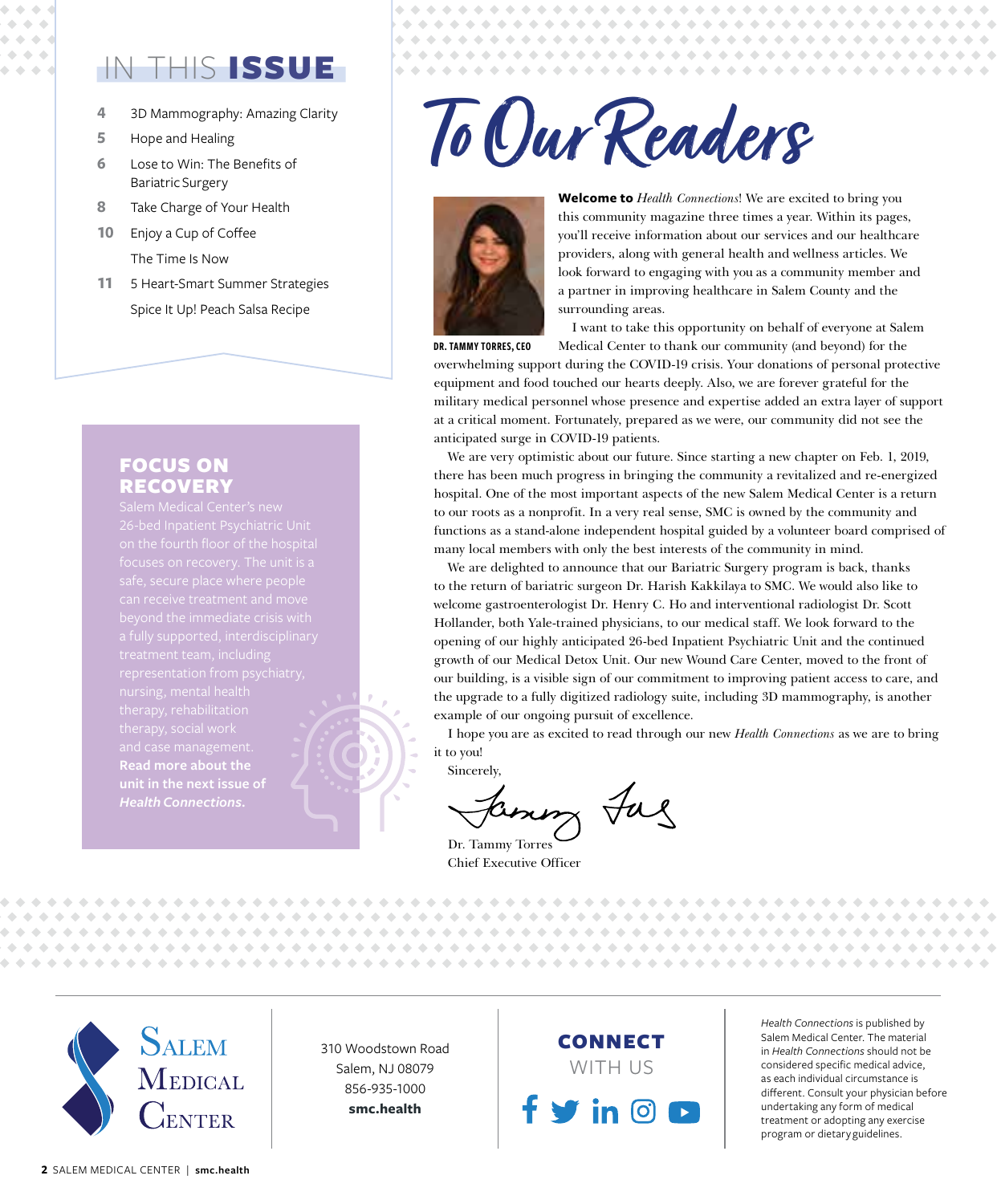## FIGHTING INSULIN RESISTANCE

INSULIN RESISTANCE CAN CAUSE WEIGHT GAIN AND INCREASE YOUR RISK FOR TYPE 2 DIABETES AND HEART DISEASE. TAKE STEPS TO GET YOUR METABOLISM WORKING AS IT SHOULD.

**The relationship between** insulin, blood sugar, also called blood glucose, and your weight is a complicated one, but it might be the key to stopping or reversing weight gain—and preventing diabetes.

#### **INSULIN: THE DOORMAN**

Insulin is a hormone that helps regulate your blood glucose. Glucose is your body's primary source of energy and enters your bloodstream when the food you eat is broken down. This signals your pancreas to send insulin into your bloodstream.

From there, insulin helps glucose enter your body's cells, where it can be burned for energy or stored for later use. Insulin also tells your liver to store glucose. As glucose is stored and your blood glucose levels drop, so does the amount of insulin in your bloodstream. Or at least, that's the way it's supposed to work.

#### **TOO MUCH STORAGE**

If your body becomes resistant to insulin, glucose stays in your bloodstream, which then causes your pancreas to create more insulin in a vicious cycle. Once your liver and muscles are full of glucose, the extra glucose in your bloodstream needs to go somewhere. As such, your liver signals the body to store this glucose as body fat, causing you to gain weight. This also increases your risk for Type 2 diabetes.

#### **CORRECTING THE IMBALANCE**

If you are overweight or obese, losing just 7% of your body weight can help reverse insulin resistance and reduce your chance of developing Type 2 diabetes. While being overweight or obese can increase your chances of becoming insulin resistant, other factors such as age, ethnicity and family history can also raise your risk. Though you can't control all of these risk factors, you can help lower your risk of insulin resistance by being active 30 minutes per day, sleeping 7–9 hours a night and eating healthy to lose weight.

#### **THE GOOD CARBS**

Eating empty or refined carbohydrates, such as white bread and white rice, can contribute to insulin resistance. Instead, limit grains to 30% of your plate and make at least half of those wholegrain sources, according to the USDA. Fill the rest of your plate with 20% lean protein and 50% vegetables and fruit.

**A** If you or someone you know needs to **see a doctor, call one of our SMC Health Physicians Primary Care offices in Woodstown at 856-624-4319, Pennsville at 856-678-9002, or Swedesboro at 856-832-4359 for a referral. For a list of all SMC Primary Care Physicians, visit smc.health and click on "Physician Directory."**

#### DID YOU KNOW?

According to ChooseMyPlate.gov,

**Summer 2020** | SALEM MEDICAL CENTER **3**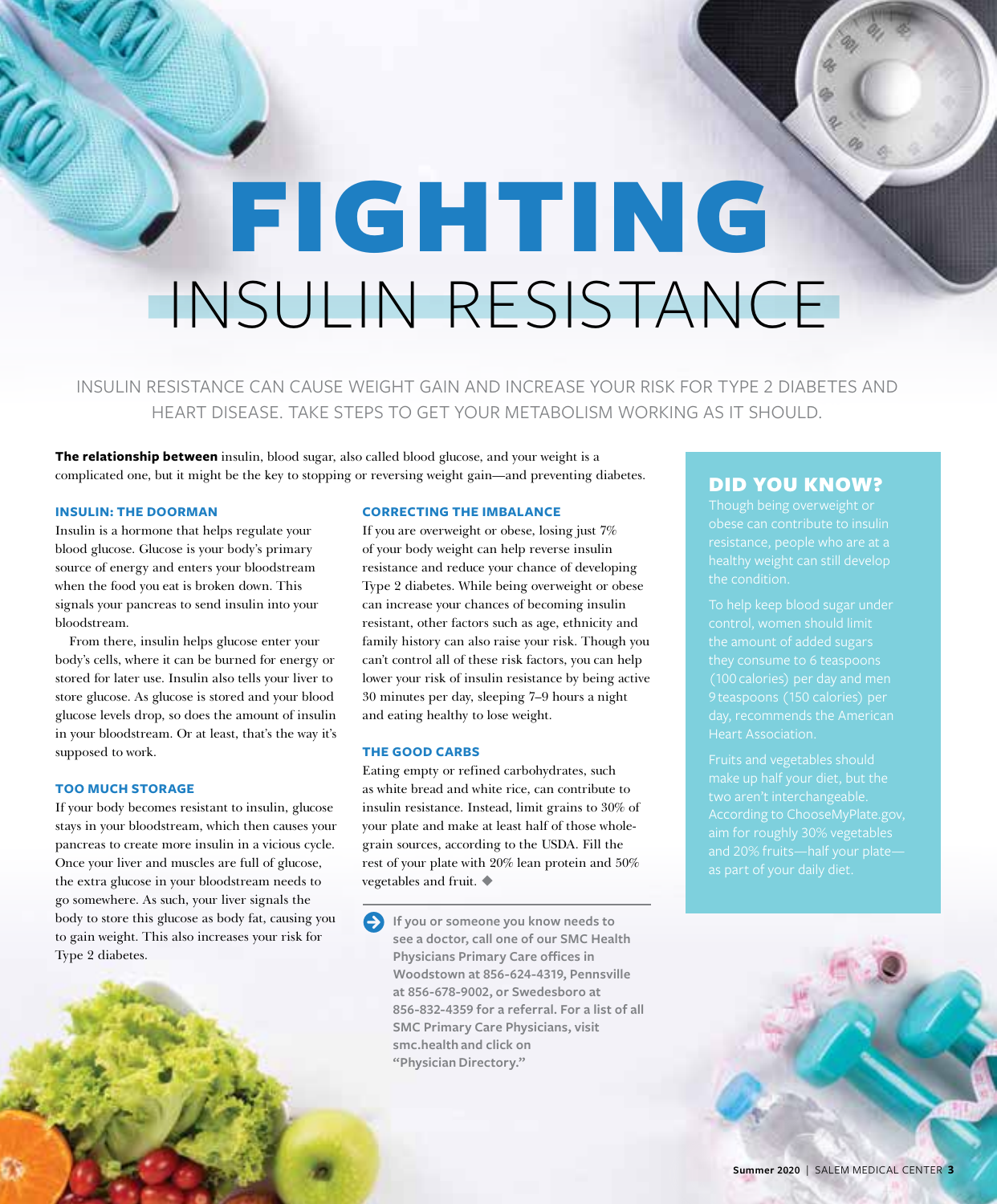# **AMMMOGRAPHY:**<br> **AMMAZING CLAYING**



detection of breast cancer, visualizing masses and lesions more clearly, and reducing unnecessary biopsies are the goals of Salem Medical Center's mammography team.

"With the new 3D mammography system, we are providing patients with the highest standard of care in breast imaging," said Radiology Manager Kim Cassidy. "The imaging process creates a three-dimensional picture of the breast allowing for increased identification of masses and/or lesions. It is also superior for women with dense breast tissue."

"The images are so clear," added Amy Robinson, lead mammography technologist. "It's amazing."

In addition to the crisp, detailed images, the 3D mammography unit is less constricting.

"This unit makes the experience much more comfortable," Robinson said. The medical imaging department at SMC is accredited by The Joint Commission and is licensed by the American College of Radiology for Mammography and MRI. The mammography room has also been redesigned with calming colors, providing patients with a warm and welcoming environment.

Are you overdue for a mammogram? If so, call one of our SMC Health Physicians Primary Care offices in Woodstown at 856-624-4319, Pennsville **at 856-678-9002, or Swedesboro at 856-832-4359 for a referral. For a list of all SMC Primary Care Physicians, visit smc.health and click on "Physician Directory."**

#### MAMMOGRAM DO'S AND DON'TS

Although they're not the most comfortable things in the world, mammograms increase the chances of finding breast cancer early. Once older should have an annual mammogram if they are at average risk. At age 55, women may choose to get a mammogram every two years or



**Familiarize yourself with the procedure.**  20 minutes, with the compression of the breast lasting only a few seconds each your breasts will be slightly flattened and X-rayed at multiple angles. The summary

**Schedule smart.** If you menopause, try



**Dress to undress.** You will be above your waist. Plan your outfit you for after the appointment.



**Consider ibuprofen or acetaminophen.** If your doctor approves before your appointment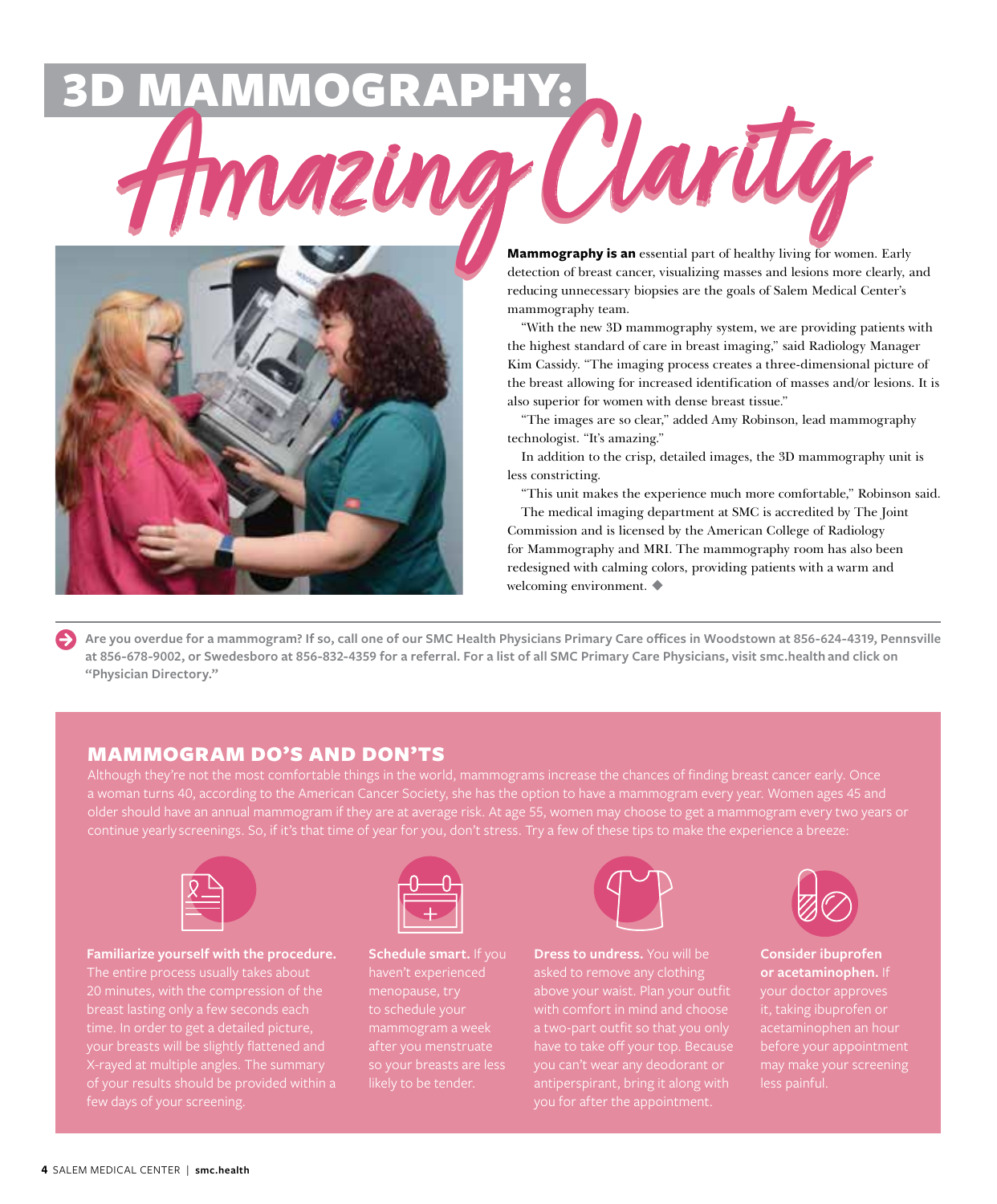# HOPE AND **Health SMC WOUND CARE**

PROVIDES HOPE FOR PEOPLE WITH NONHEALING WOUNDS

**As you age,** your risk of developing chronic wounds — cuts or sores that don't heal within the expected time frame — increases. Nonhealing wounds are often side effects of other medical conditions, such as diabetes and vascular disease. In some cases of vascular disease, for example, blood doesn't circulate through your legs properly. As a result, the skin near the affected area can break down over time. Sometimes, people who have to stay in bed for long periods also develop wounds, known as bedsores or pressure ulcers.

The first step in healing is to perform an evaluation and diagnostic testing to determine the underlying cause of the wound. A treatment plan is then developed, which could include infection control, restoration of blood flow, compression therapy or foot reconstruction.

#### **EXCEEDING EXPECTATIONS**

Salem Medical Center Wound Care Nursing Director Renee Miller said an average of 60 patients visit the unit weekly, which specializes in the treatment and healing of diabetic foot ulcers, venous ulcers, traumatic wounds, and many other nonhealing or hard-to-heal wounds. The goal of the SMC Wound Care team, comprised of surgeons, podiatrists and dedicated nurses, is to help patients heal as quickly and completely as possible.

"Recently, SMC Wound Care received a Clinical Distinction Award for meeting or surpassing benchmarks [a method of using reference points to compare program successes]," Miller said. "The days to heal benchmark was 32 days on average, and SMC Wound Care's average was 28 days. For healing percentage rate, the benchmark was 90% and SMC Wound Care's percentage was 97%."

#### **UPFRONT CARE**



JAMES MEGARA III, DPM, MEDICAL DIRECTOR OF SMC WOUND CARE

### **15%**

Fifteen percent of people with diabetes develop wounds on the bottoms of their feet, according to the American Podiatric Medical Association.

With its recent move into a new, completely remodeled location at the front of the building, SMC Wound Care is now even better equipped to bring patients the care they need to fully recover. Included in the remodel is space for two hyperbaric oxygen chambers that will be installed during the second stage of construction.

"A hyperbaric chamber uses 100% oxygen at a higherthan-normal pressure to treat wounds and help them heal quicker," said SMC Wound Care Medical Director Joseph Megara III, DPM. "Wounds need oxygen to heal, and these two hyperbaric oxygen chambers will greatly enhance our

capabilities. This kind of therapy can be used to heal radiation burns, infections, burns, skin grafts or flaps, crush injuries, and diabetes-related wounds."

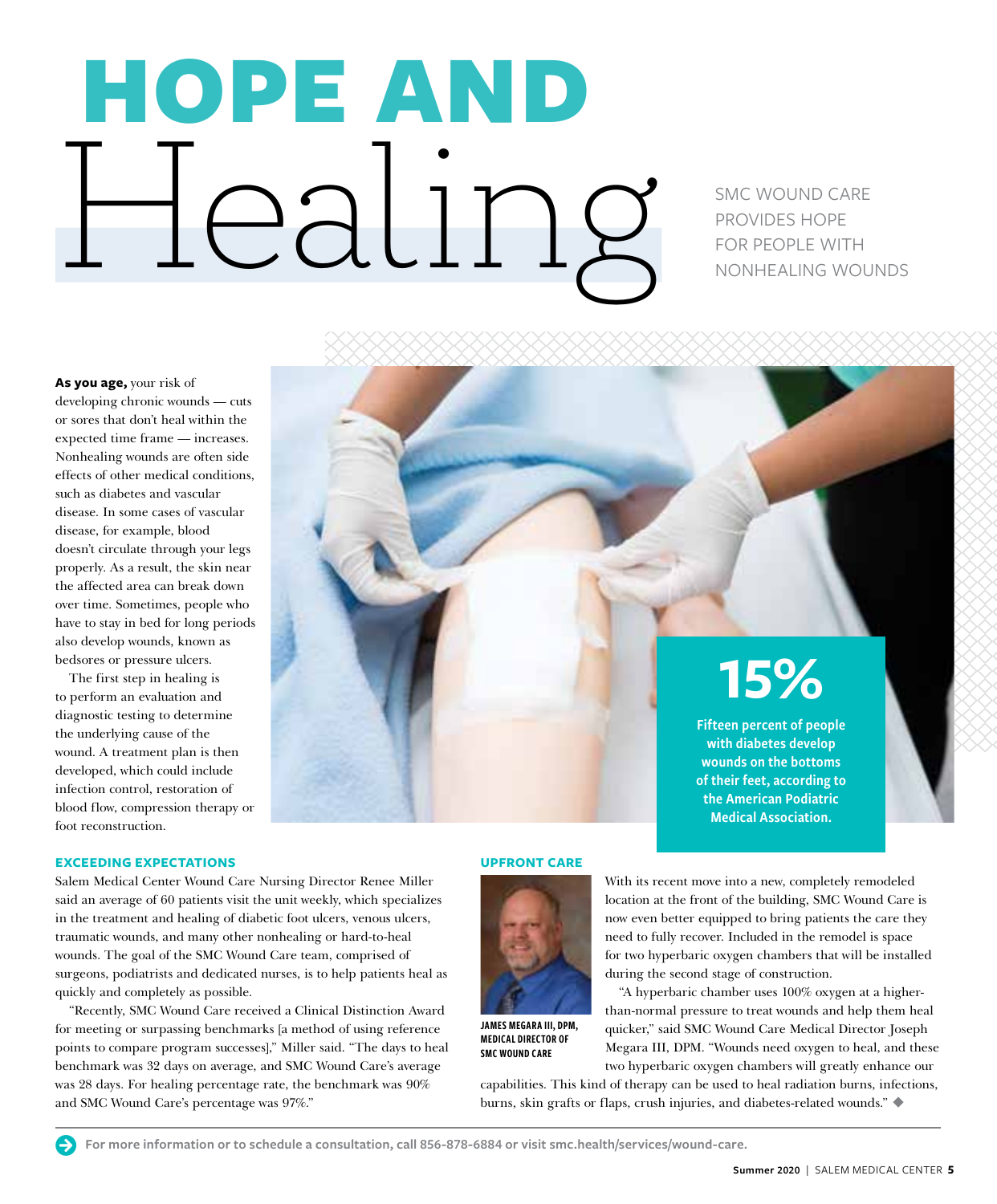# THE BENEFITS OF BARIATRIC SURGERY **Lose to Win:**

#### IF EXCESS WEIGHT IS AFFECTING YOUR HEALTH, LEARN HOW BARIATRIC SURGERY CAN HELP.

**You may have** spent years trying to change your eating habits for the better and get more exercise, but the extra pounds continue to weigh down your physical and emotional health. According to the New Jersey Department of Health, Salem County ranks highest in the state for obesity in adults over 20 years old. Obesity can lead to complications, such as Type 2 diabetes, heart problems and high blood pressure.

Weight-loss surgery is a not a quick fix and is typically recommended for people with 100 pounds or more to lose. Most people qualify for bariatric surgery if they meet one or more of the following criteria:

- Body mass index (BMI) equal to or higher than 40
- BMI equal to or higher than 35, along with one or more obesity-related health conditions, including high blood pressure, sleep apnea or Type 2 diabetes
- Unable to reach a healthy weight after following a medically supervised diet and exercise plan

#### **YOUR BARIATRIC SURGERY OPTIONS**

Harish Kakkilaya, MD, MS, FRCS, FACS, FASMBS, specializes in minimally invasive approaches to bariatric surgery, including:

- Sleeve gastrectomy About 80% of the stomach is removed to reduce the amount you can eat and limit the production of hungerinducing hormones.
- Roux-en-Y gastric bypass This procedure drastically reduces the size of the stomach, limits calorie absorption and reroutes the food stream. The lower half of the small intestine is connected to the smaller stomach pouch, and the bypassed section of stomach and the upper portion of the small intestine are reconnected. People who have this procedure

must take vitamin and mineral supplements for life.

A consultation with Dr. Kakkilaya helps patients decide which procedure is right for them. With more than 20 years of experience, Dr. Kakkilaya has performed more than 1,000 weight-loss surgeries during his career. He is fellowship trained in laparoscopic and bariatric surgery and board certified in general surgery.

"Bariatric surgery is nearly as safe as gallbladder surgery and more effective now than ever," he said.

Dr. Kakkilaya has better results and fewer complications with bariatric surgery compared to the national average. In one major benchmark — BMI Reduction Over Time — Dr. Kakkilaya's reduction rate is 73%, while the national percentage is only

57%. The patients whom he has previously helped continue to keep in touch with him and credit him for changing their lives. (See "Welcome Back, Dr. Kakkilaya!")

"I'm happy to be back and looking forward to helping the community," Dr. Kakkilaya said. "My goal is to rebuild the program, making it bigger and better than before."

**A** Dr. Kakkilaya is currently accepting new patients at his office located at 66 East Ave., Woodstown. For more information or to schedule a **consultation, call 856-823-4288 or visit smc.health/services/bariatric-surgery.**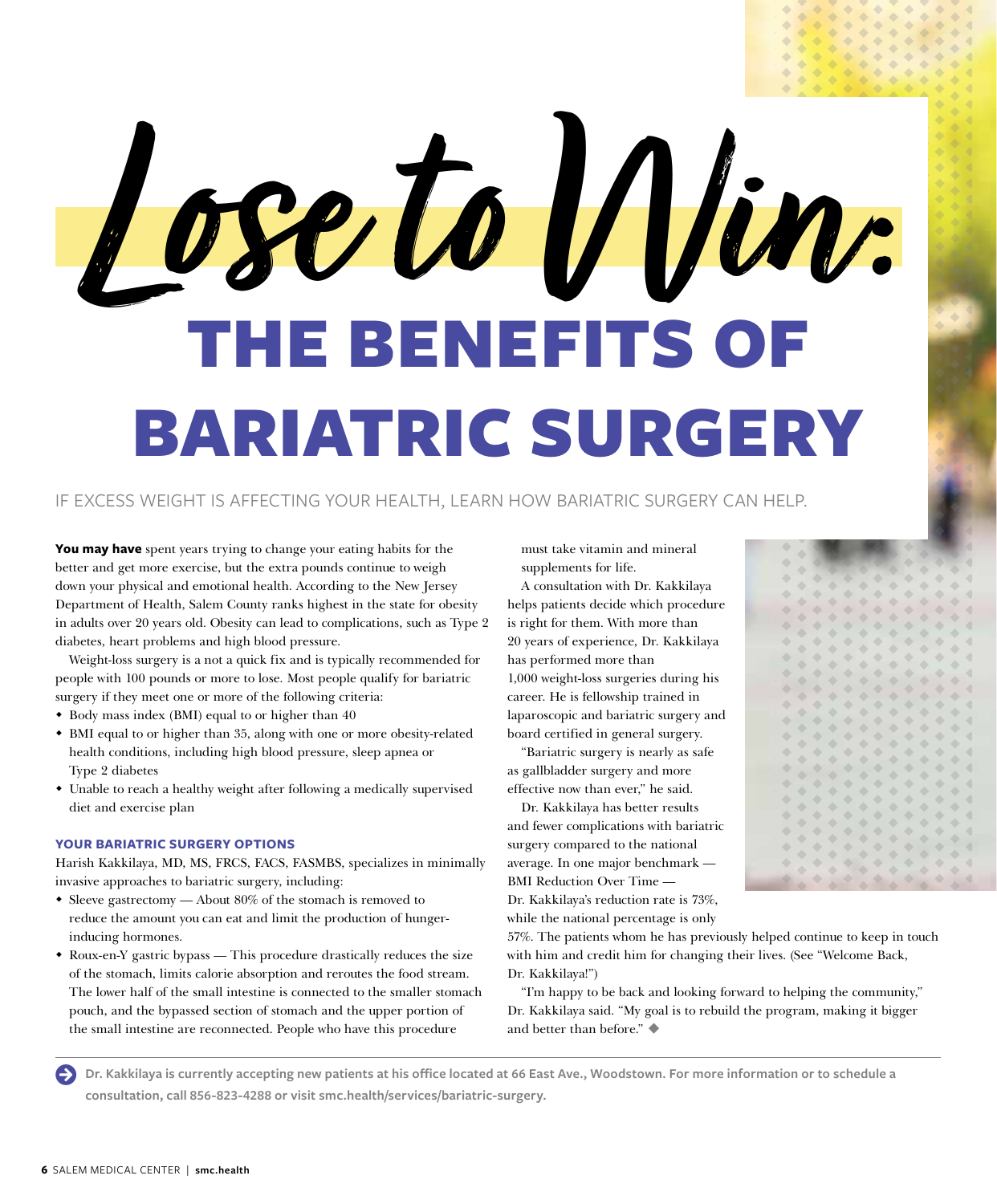

#### WELCOME BACK, DR. KAKKILAYA!

Harish Kakkilaya, MD, was recognized as a "Best Doctor" from 2012 to 2018 by *South Jersey Magazine*, and in 2017 and 2018 as a "Top Doc" by *SJ Magazine.* Perhaps the best endorsements are from the surgical nurses who work closely with him and have been patients themselves.



"Dr. Kakkilaya is a great asset for Salem Medical Center and has been welcomed back with open arms! I not only work with him as an RN, but I'm also one of his bariatric success stories. I'm so glad he returned!"

— LINDA HARMON, RN



"Dr. Kakkilaya is a nice complement to the staff we have. I can testify as a bariatric success story that his care encompasses all of the patient's needs."

#### — TAMMY GONZALEZ, RN

"I'm excited that he has returned to Salem Medical Center. I'm happy to be working with him again. I'm a former bariatric patient, and he changed my life."

— ROSIA RIVERA, RN

#### TARGETING YOUR TUMMY

Unlike fat on your thighs, the fat around your waistline — known as visceral fat — resides deep within your abdominal cavity and envelopes your abdominal organs. Visceral fat is associated with an increased risk for a number of health conditions, such as asthma, breast cancer, colorectal cancer, cardiovascular disease, dementia and Type 2 diabetes. To protect your health from its effects:

**Catch some z's.** Research has found that adults who sleep too little (fewer than five hours per night) or adults younger than 40 who sleep too much (more than eight hours per night) have more visceral fat.

**Exercise.** Trim your waistline by participating in a minimum of 30 minutes of moderate-intensity aerobic physical activity five or more days a week.

**Increase your soluble fiber intake.** Oats, legumes, seeds (such as flax and chia), and some fruits and vegetables are good sources of soluble fiber. A study published in *Obesity* found that over five years, participants experienced a 3.7% reduction in the accumulation of visceral fat for every 10-gram increase of daily soluble fiber consumption.

**Watch your diet.** Eating a nutritious, balanced and well-portioned diet is key to losing excess body fat. Fill half your plate with fruits and vegetables, choose lean sources of protein, eat whole grains and limit foods high in sodium, added sugar and saturated fats.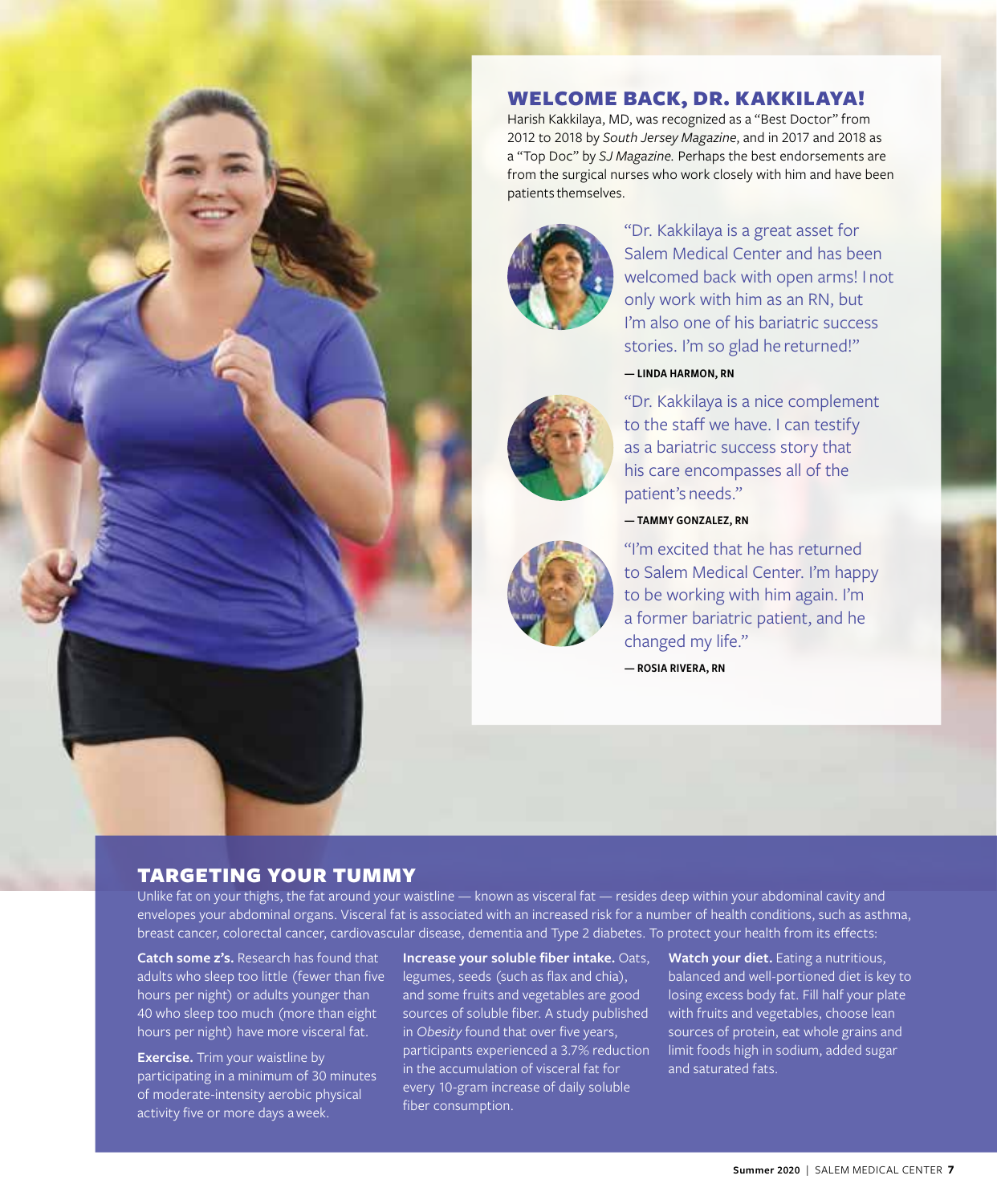# TAKE CHA of Your Health

EVERY YEAR, ALL ADULTS SHOULD RECEIVE A FLU SHOT, VISIT THE DENTIST AT LEAST ONCE AND UNDERGO A PHYSICAL EXAM BY THEIR PRIMARY CARE PROVIDER. THEY SHOULD ALSO RECEIVE ESSENTIAL HEALTH SCREENINGS BASED ON THEIR AGE AND SEX.

#### **USE THE FOLLOWING GUIDE\* TO HELP STAY ON TRACK WITH PREVENTIVE HEALTH SCREENINGS:**

| EXI                                                                                                                                                                                                                    | <b>MEN</b>                                                      | <b>BOTH</b>                                                                                                                                                                                                                                                     |
|------------------------------------------------------------------------------------------------------------------------------------------------------------------------------------------------------------------------|-----------------------------------------------------------------|-----------------------------------------------------------------------------------------------------------------------------------------------------------------------------------------------------------------------------------------------------------------|
| 18                                                                                                                                                                                                                     |                                                                 | <b>BLOOD</b><br><b>EYE EXAM</b><br><b>SKIN SELF-EXAMINATIONS</b><br>$\circledcirc$<br><b>PRESSURE</b><br>Every 1-2 years<br>Many doctors recommend<br><b>SCREENING</b><br>checking your skin monthly. Ask<br>Every 1-2 years<br>your provider for instructions. |
| 20                                                                                                                                                                                                                     |                                                                 | <b>CHOLESTEROL SCREENING</b><br>Every 5 years if levels are normal when screened                                                                                                                                                                                |
| $\overline{\mathbf{21}}$                                                                                                                                                                                               |                                                                 |                                                                                                                                                                                                                                                                 |
| 30                                                                                                                                                                                                                     |                                                                 |                                                                                                                                                                                                                                                                 |
| 40                                                                                                                                                                                                                     |                                                                 |                                                                                                                                                                                                                                                                 |
| 45                                                                                                                                                                                                                     |                                                                 | <b>DIABETES SCREENING</b><br>Annually                                                                                                                                                                                                                           |
| 50                                                                                                                                                                                                                     | <b>PROSTATE CANCER SCREENING</b><br>Discuss with your provider. | <b>COLORECTAL CANCER SCREENING</b><br>Discuss with your provider.                                                                                                                                                                                               |
| 55                                                                                                                                                                                                                     |                                                                 | <b>LUNG CANCER SCREENING</b><br>Depends on risk. Discuss with your provider.                                                                                                                                                                                    |
| 65                                                                                                                                                                                                                     |                                                                 |                                                                                                                                                                                                                                                                 |
| Recommendations are based on guidelines from the National Institutes of Health, the American Cancer Society and the American Diabetes Association. Speak with your healthcare provider for individual recommendations. |                                                                 |                                                                                                                                                                                                                                                                 |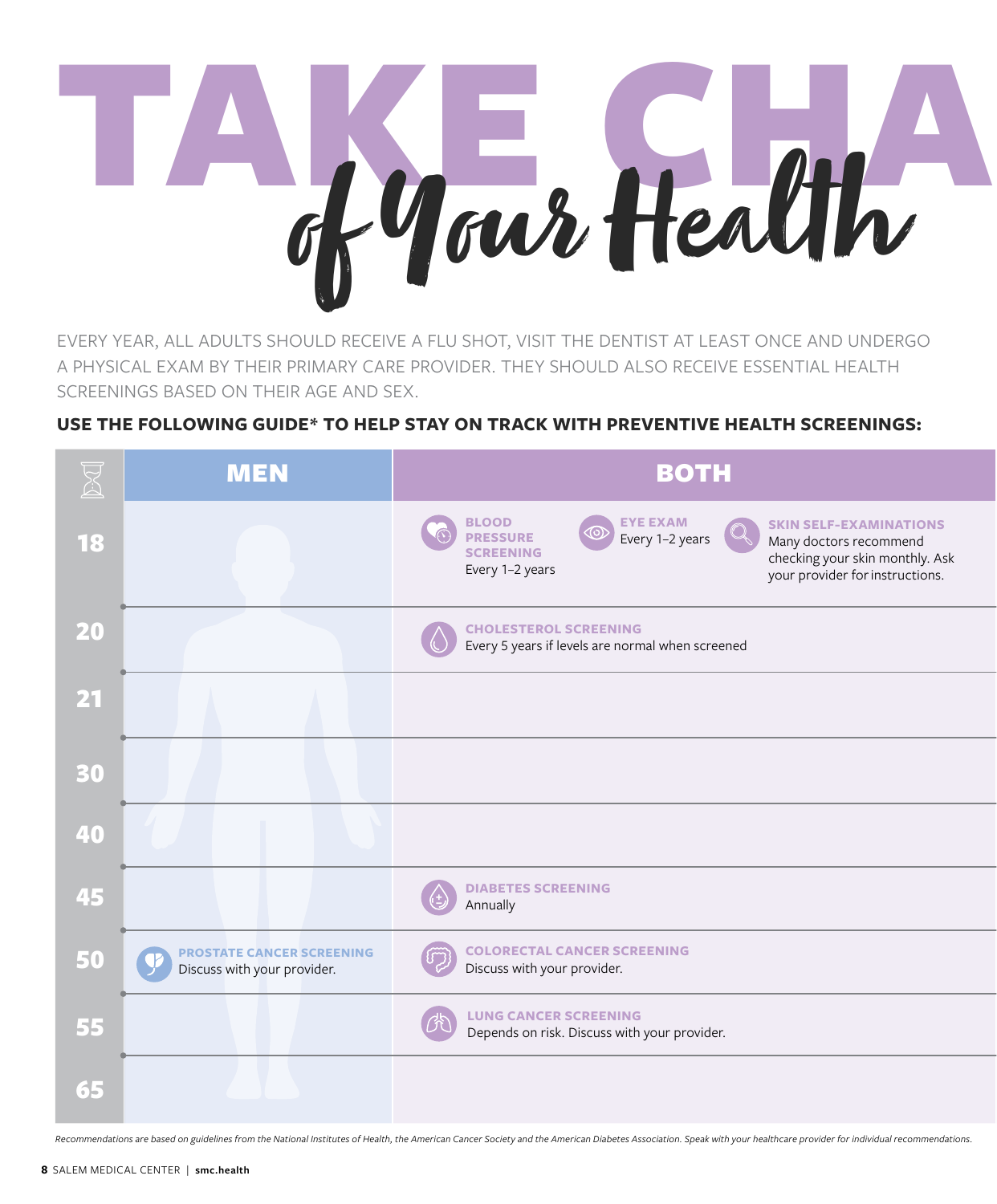

#### WOMEN



**PAP TEST** Every three years until age 65

**PAP TEST PLUS HUMAN PAPILLOMAVIRUS (HPV) TEST** Every 5 years until the age of 65

**MAMMOGRAPHY SCREENING** Annually



**MAMMOGRAPHY SCREENING** Every 2 years, or can continue annually



**BONE DENSITY SCREENING**

#### HEALTHY BLOOD PRESSURE, DEFINED

In 2017, the American Heart Association/American College of Cardiology released updated blood pressure guidelines. Blood pressure measurements are represented as systolic (the force of your heart pumping According to the new guidelines:

- → **Normal blood pressure** = less than 120 millimeters of mercury (mm Hg) over 80 mm Hg
- **J Elevated blood pressure** = 120–129 mm Hg over less than 80 mm Hg
- **J Stage 1 high blood pressure** = systolic 130–139 mm Hg or diastolic 80–89 mm Hg
- **→ Stage 2 high blood pressure** = systolic at least 140 mm Hg or diastolic at least 90 mm Hg

Following these updated guidelines, 14% more people will be diagnosed as having high blood pressure and have an earlier opportunity to make appropriate lifestyle changes to prevent potentially about blood pressure screening and





#### **PENNSVILLE FAMILY PRACTICE**

**Mitchell Bober, DO** 181 N. Broadway Pennsville, NJ 08070 856-678-9002

MITCHELL BOBER, DO



#### **SWEDESBORO FAMILY PRACTICE**

**Kimberly R. Mack, APN-BC** 95 Woodstown Road Swedesboro, NJ 08085 856-832-4359

KIMBERLY R. MACK, APN-BC



#### **WOODSTOWN PRIMARY CARE**

**James E. Hubbs, DO** 66 East Ave. Woodstown, NJ 08098 856-624-4319

**Arrow-Circle-Right** *For a list of all SMC Primary Care Physicians, visit smc.health and click on "Physician Directory."*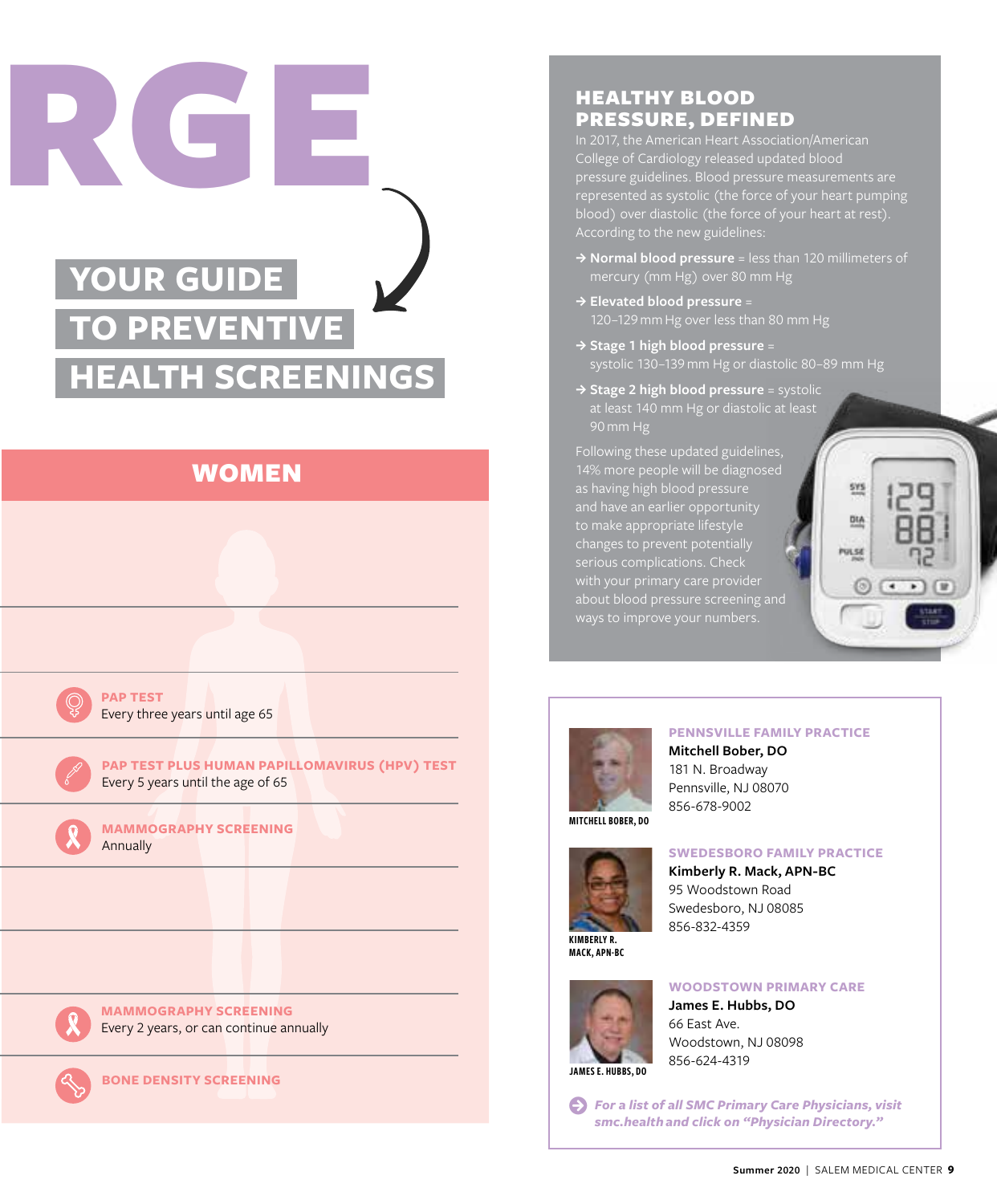# **ENJOY A**



**A National Cancer** Institute study found that coffee drinkers ages 50 to 71 were at 10% less risk of death than those who didn't drink coffee. In particular, diabetes, heart disease and stroke were less likely to afflict coffee drinkers. It didn't matter whether the coffee was caffeinated or not.

The stimulating effects of caffeine help improve mental alertness, reduce fatigue and boost mood. In some individuals, however, caffeine can increase anxiety levels, so eliminate sources of caffeine from your diet if you feel anxious or edgy after drinking a caffeinated beverage, such as coffee or tea.

#### **COFFEE AND KIDNEY STONES**

Contrary to popular belief, coffee contributes to your overall fluid intake each day, and research has shown that it does not dehydrate, although it is a mild diuretic. The diuretic effect of coffee may help eliminate compounds that form kidney stones. Black coffee or espresso contains minimal carbohydrates, phosphorous, protein or sodium on its own, but what you put in your coffee requires a closer look.

Coffee is OK for people with kidney stones or kidney disease. In fact, drinking coffee has been linked to lower risk for Type 2 diabetes, Parkinson's disease and cardiovascular disease. Just keep an eye on what you add to it. For example, coffee creamers can contain phosphates that can increase your kidney stone risk. Speak with your provider about specific ways to manage your risk.

### THE TIME IS **MOW** Center offers many elective surgeries and procedures.



#### **ACID REFLUX?**

A malfunctioning valve is the root cause of GERD gastroesophageal reflux disease or chronic heartburn. Transoral incisionless fundoplication (TIF) is a simple, minimally invasive procedure that repairs the gastroesophageal valve using an endoscope. Daniel Timmerman, DO, board-certified general surgeon, performs the TIF procedure at SMC. DANIEL TIMMERMAN, DO **Call 856-279-2842 or visit smc.health/services/** HENRY C. HO, MD **digestive-health to learn more.**



#### **CHRONIC LEG PAIN?**

If you or anyone you know is suffering from varicose veins, leg or foot pain, ulcers or swelling, blood clots, or recurrent leg infections, an interventional radiology procedure may help. These minimally invasive procedures can treat peripheral artery disease or PAD, venous disease, and end-stage renal disease. Scott Hollander, DO, a Yale-trained interventional radiologist, performs these procedures at SMC. **For more information, call 631-LEG-PAIN or visit smc.health/services/interventional-radiology.** 



#### **AGE 45 OR OLDER?**

Colorectal cancer is one of the most common — and most preventable — cancers. The American Cancer Society recommends patients at average risk begin screenings at age 45. A colonoscopy is an outpatient procedure used to screen for colorectal polyps which, if not removed, can develop into colorectal cancer. Henry C. Ho, MD, a Yale-trained gastroenterologist, performs this critical screening at SMC. **If you or someone you know should have a colonoscopy, call 856-832-4359 or visit smc.health to learn more.**

**Don't wait any** longer for the procedures or surgeries

#### **KIDNEY STONES?**

Chief of Surgery Stuart Diamond, MD, FACS, performs surgeries such as kidney stone removal, MRI/ultrasound fusion-guided biopsies and prostate procedures at SMC. He completed his residency at Maimonides Medical Center and was fellowshiptrained at Memorial Sloan-Kettering Cancer Center. **For a consultation, call 856-339-4466 or visit smc.health.**



STUART DIAMOND, MD, FACS

#### SCOTT HOLLANDER, DO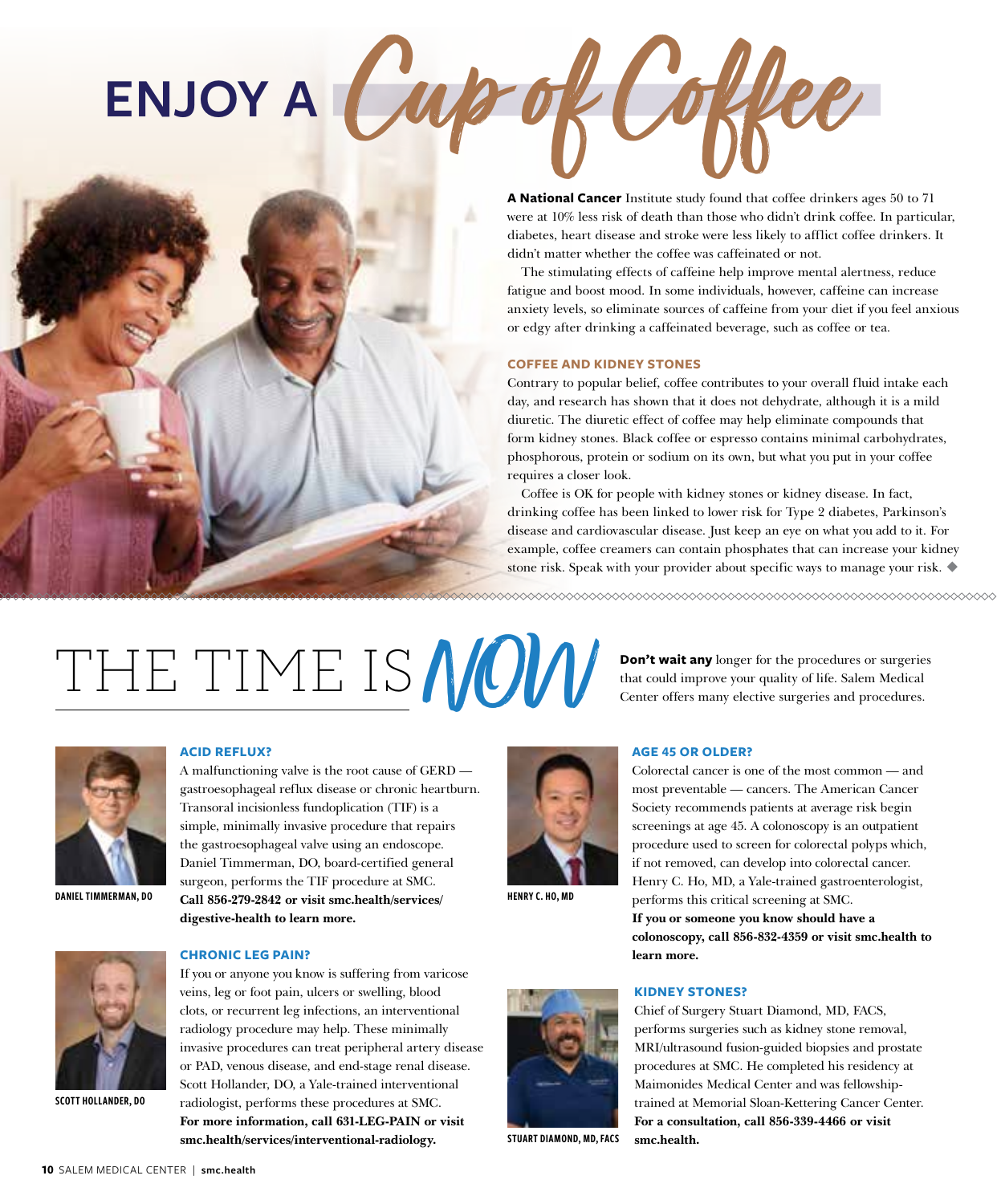### SUMME Heart-Smart SUMMER STRATEGI

**The heat of** summer can cause problems for your heart if you forget to stay hydrated or push yourself too much during a midday run or bike ride. With the proper precautions, however, summer can be a beneficial season for your body's hardest-working muscle. Consider these tips to make your heart pump for joy during the dog days:

**1. Indulge in the fruits (and veggies) of the season.** From sweet blueberries and crisp bell peppers to tasty peaches and juicy tomatoes, there's no better time of year to practice heart-smart farm-to-table eating.

**2. Make good use of the after-work sunlight.** Finding enough light for evening runs, walks, and backyard volleyball or dance parties with your children isn't a problem in the summer.

**3. Boost your grilling skills.** You already grill a terrific burger. Why not expand your cookout horizons with some healthier fare? Experiment with grilling fish and vegetables, or combine the two to make delicious kabobs. For dessert, toss some peach halves or pineapple slices on the grill.

**4. Nurture your relationships.** Staying socially connected helps prevent depression — a condition which could put you at risk for heart disease. Use some of your spare time this summer to connect with the important people in your life.

**5. Check on your overall health.** Use downtime to get back on track with important medical appointments, including your annual wellness exam with your primary care provider.

Need a primary care provider? For a listing of Salem Medical **Center physicians and locations, visit smc.health/smc-healthphysicians.**

## PEACH SALSA RECIPE Spice It Up!

BREAK THE GRIP OF HEAT AND HUMIDITY BY SERVING THIS REFRESHING PEACH-INFUSED SALSA WITH GRILLED CHICKEN OR FISH AT YOUR NEXT COOKOUT.

#### **INGREDIENTS**

- 2 cups ripe peaches, diced
- $\bullet$   $\frac{3}{4}$  cup fresh lemon juice
- $\bullet$   $\frac{1}{2}$  cup red onion, diced
- $\bullet$   $\frac{1}{2}$  cup red bell pepper, diced
- ¼ cup canned chipotle chili peppers, seeded and minced
- $\cdot$  1<sup>1</sup>/<sub>2</sub> teaspoons minced garlic
- $\triangleq$  1<sup>1</sup>/<sub>2</sub> teaspoons toasted and crushed cumin seeds
- $\bullet$  <sup>1</sup>/<sub>2</sub> teaspoon minced fresh oregano
- $\bullet$  <sup>1</sup>/<sub>8</sub> teaspoon salt
- $\bullet$  <sup>1</sup>/<sub>8</sub> teaspoon freshly ground black pepper

#### **INSTRUCTIONS**

Stir ingredients together in a large bowl. Cover and let sit in the refrigerator for two to three hours before serving.

#### **NUTRITION INFORMATION**

**Makes six servings.** Total calories: 47 Total fat: 0.4g Protein: 1g Total Carbohydrate: 11g Dietary fiber: 2g Saturated fat: 0g Sodium: 82mg

*Recipe courtesy of Produce for Better Health Foundation, fruitsandveggies.org.*